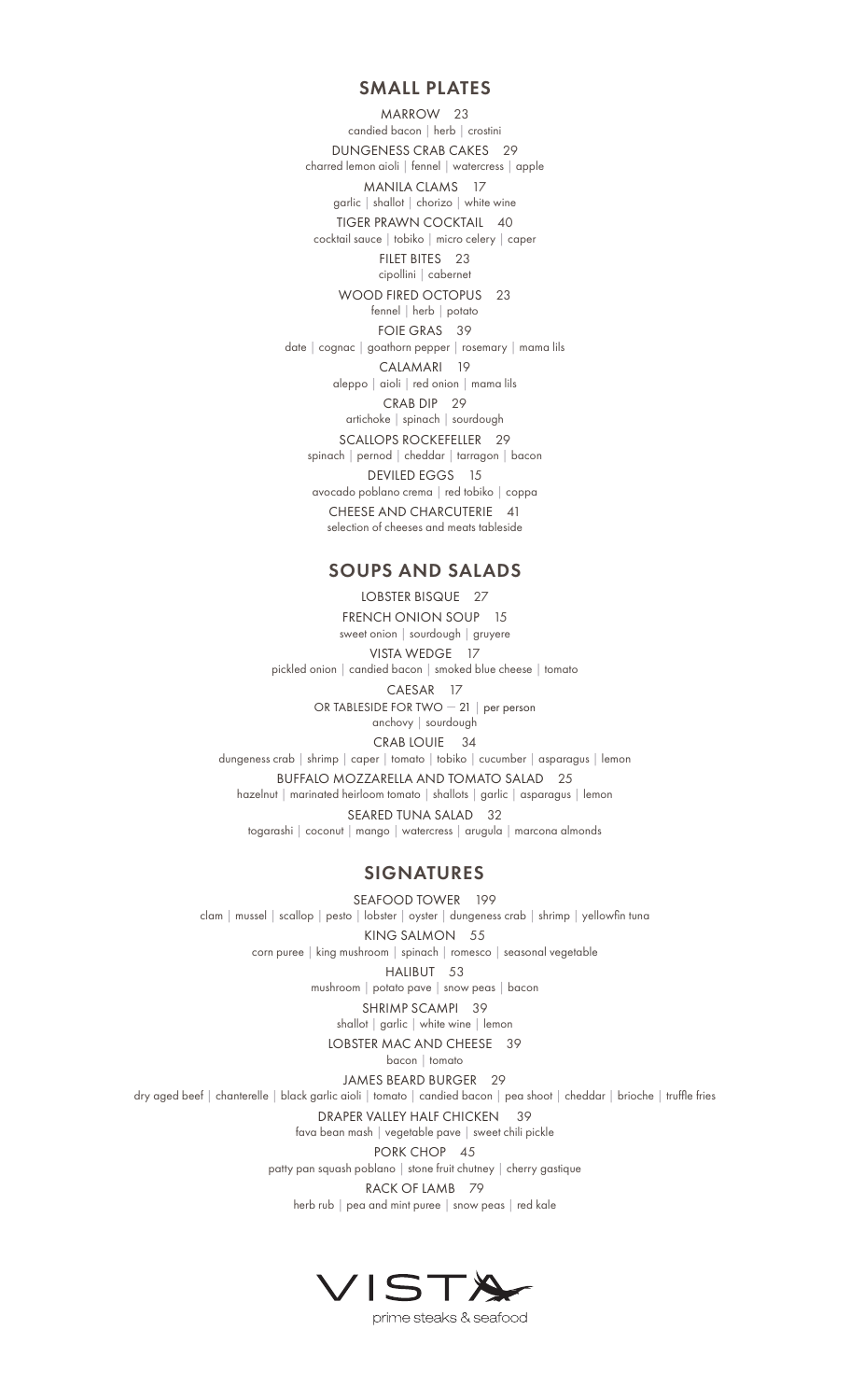## RIBEYE

WASHINGTON GRASS FED 55  $10<sub>0</sub>$ 

IMPERIAL WAGYU 95 14oz | reserve DOUBLE R RANCH 95

18oz | 45 day dry aged | prime

## WASHINGTON RIBEYE FLIGHT

5oz of each 89

### FILET MIGNON

DOUBLE R RANCH 55 6oz | prime IMPERIAL RANCH 89 8oz | reserve HOKKAIDO JAPAN A5+ WAGYU 4oz | 95 8oz |190

## NEW YORK

PAINTED HILLS RANCH 95 18oz | 28 day dry aged AUSTRALIAN WAGYU 89 14oz

## TOMAHAWK

ST HELENS 169 32oz | 45 day dry aged | prime



42oz | kiwami 239

## BUTCHER'S CUTS

IMPERIAL WAGYU FLAT IRON 59 10oz | reserve ST HELENS PORTERHOUSE 129 28oz | prime

# WAGYU RESERVE FLIGHT

169

4oz Hokkaido Japan A5+ filet | 7oz Australian New York | 5oz American Imperial ribeye

ALL STEAKS SERVED WITH YOUR CHOICE OF SAUCE AND ONE SIDE sauces: béarnaise | demi | creamy horseradish | chimichurri | peppercorn sauce sides: seasonal vegetables | baked potato | truffle fries | upgrade to premium side 5

### PREMIUM SIDES

FINGERLING POTATOES 13 TRUFFLE POTATO PUREE 11 BAKED MAC AND CHEESE 13 BRUSSELS AND BACON 10

## ADD ONS

FOIE GRAS BUTTER 11 BLUE CHEESE WEDGE 7 BONE MARROW 14 HALF LOBSTER TAIL 59 1 LB KING CRAB LEGS 99 1.5 LB LOBSTER TAIL 149 TWO SEARED SCALLOPS 15 1 LB LOBSTER TAIL 99 4OZ SEARED FOIE GRAS 29 OSCAR STYLE 39

ASPARAGUS 14 CHARRED CORN WITH PABLANO AND BACON 10 BROWN BUTTER HEIRLOOM CARROTS 10 SEASONAL FORAGED MUSHROOMS 12

#### ENDINGS

FARMERS CHEESECAKE 14 pistachio | balsamic strawberries | tarragon syrup BANANAS FOSTER 16 | per person served tableside minimum 2 people rum | banana liqueur | cinnamon 22 LAYER CHOCOLATE CAKE 22 mexican hot chocolate sauce | aerated dark chocolate BUTTERSCOTCH CREME CARAMEL 12 italian meringue | roasted white chocolate crumble | dewars white label ICE CREAM OF THE MOMENT 11



- Consuming raw or under cooked items may increase your risk of food borne illness.
- We will do our very best to accommodate our guests with food intolerances and allergies; however, we are unable to guarantee that dishes will be completely allergen free.
- Beverage prices include sales tax.
- Gratuity of 20% will be added to parties of six or more.
- Menu items subject to change due to seasonality & availability.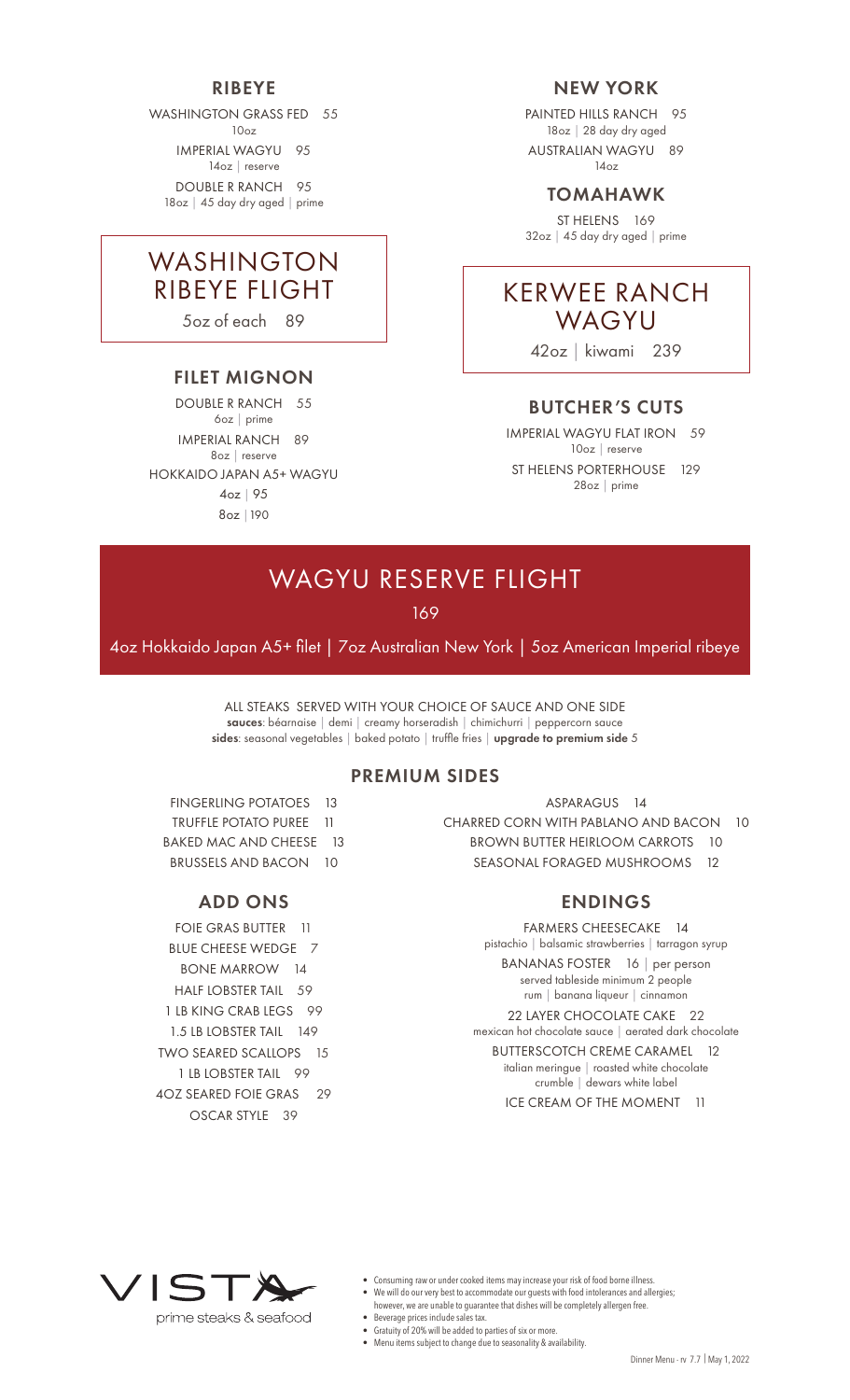## WINES

|                    | VVIIVLJ                                                                                                    |                         |              |
|--------------------|------------------------------------------------------------------------------------------------------------|-------------------------|--------------|
| Sparkling          | DOMAINE STE. MICHELLE   Brut   WA                                                                          | 6oz<br>9                | bottle<br>36 |
|                    | LA MARCA   Prosecco   IT                                                                                   | 9                       | 36           |
|                    | BENVOLIO   Prosecco   IT                                                                                   | 10                      | 38           |
|                    | ALKI   Bubbly Rose   WA                                                                                    | 9                       | 36           |
|                    | CANTINA DI SORBARA EMMA   Lambrusco   Emilia-Romagna   IT                                                  | 11                      | 46           |
|                    | LA SPINETTA   Bricco Quaglia Moscato d'Asti "Docg"   IT                                                    | 13                      | 50           |
| Riesling           | SLEIGHT OF HAND   The Magician   Walla Walla   WA<br>CHATEAU STE. MICHELLE   Eroica   Columbia Valley   WA | 10<br>14                | 38<br>48     |
| Sauvignon Blanc    | TOHU   Marlborough   New Zealand                                                                           | 10                      | 38           |
|                    | KIM CRAWFORD   Marlborough   New Zealand                                                                   | $12 \overline{ }$       | 48           |
|                    | MANTANZAS CREEK   Sonoma County   CA                                                                       | 15                      | 60           |
|                    | TWOMEY   Napa   CA                                                                                         | 16                      | 62           |
| <b>Pinot Gris</b>  | LA CREMA   Monterey   CA                                                                                   | 10                      | 38           |
|                    | SILVAN RIDGE   Willamette Valley   OR                                                                      | $12 \overline{ }$       | 48           |
|                    | SANTA MARGHERITA DOC   Alto Adige   IT                                                                     | 16                      | 58           |
| Chardonnay         | NORTH BY NORTHWEST   Columbia Valley   WA                                                                  | 9                       | 36           |
|                    | ROBERT MONDOVI PRIVATE SELECTION   Central Coast   CA                                                      | 10                      | 38           |
|                    | KENDALL JACKSON   Vintner's Reserve   CA<br>L'ECOLE NO 41   Columbia Valley   WA                           | 11<br>$12 \overline{ }$ | 46<br>48     |
|                    | AERENA BY BLACKBIRD VINEYARDS   Sonoma County   CA                                                         | 13                      | 50           |
|                    | SEA SUN BY CAYMUS   Santa Barbara ~ Monterey ~ Solano   CA                                                 | 14                      | 54           |
|                    | SLEIGHT OF HAND   Enchantress   Yakima Valley   WA                                                         | 22                      | 76           |
|                    | FRANK FAMILY VINEYARDS   Carneros   CA                                                                     | 25                      | 85           |
| Other Great Whites | CONUNDRUM   White Blend   Napa Valley   CA                                                                 | 9                       | 36           |
|                    | MILBRANDT   Viognier   The Estates   Columbia Valley   WA                                                  | 14                      | 54           |
|                    | DELILLE CELLARS   Chaleur Blanc   Columbia Valley   WA                                                     | 14                      | 54           |
| Rose               | CHATEAU BEAULIEU   Provence   FR                                                                           | 9                       | 36           |
|                    | BARNARD GRIFFIN   Rosé of Sangiovese   Columbia Valley   WA                                                | 10                      | 38           |
|                    | KING ESTATE   Rosé of Pinot Noir   Willamette   OR                                                         | $12 \overline{ }$       | 48           |
|                    | SONOMA CUTRER   Rose of Pinot Noir   Sonoma   CA                                                           | 13                      | 52           |
|                    | CHATEAU D'ESCLANS   Whispering Angel   Provence   FR                                                       | 17                      | 64           |
| Pinot Noir         | SEA SUN BY CAYMUS   Santa Barbara ~ Monterey ~ Solano   CA                                                 | 12                      | 48           |
|                    | ELOUAN   Willamette   OR                                                                                   | 14                      | 54           |
|                    | BELLE GLOS   Las Alturas   CA<br><b>BROADLEY</b>   Willamette Valley   OR                                  | 17                      | 64           |
|                    |                                                                                                            | 26                      | 83           |
| Malbec             | TERRAZAS   Mendoza   AR                                                                                    | 9                       | 36           |
|                    | ALTA VISTA   Vive   Mendoza   AR<br>ZUCCARDI   Q   Mendoza   AR                                            | 10<br>12                | 38<br>48     |
|                    | MILBRANDT   The Estates   Columbia Valley   WA                                                             | 14                      | 54           |
|                    | KAIKEN   Estate   Mendoza   AR                                                                             | 16                      | 59           |
| Syrah              | BARNARD GRIFFIN   Columbia Valley   WA                                                                     | 10                      | 38           |
|                    | CAMBRIA   Central Coast   CA                                                                               | 12                      | 48           |
|                    | MOLLYDOOKER   The Boxer   McLaren Valley ~ Langhorne Creek   CA                                            | 23                      | 73           |
| Petite Syrah       | MATCHBOOK   Estate Bottled   Dunnigan Hills   CA                                                           | 10 <sup>°</sup>         | 38           |
|                    | MICHAEL DAVID   Petite Petit   Lodi   CA                                                                   | 12                      | 48           |
| Zinfandel          | SEGHESIO   Angela's Table   Sonoma   CA                                                                    | 12                      | 48           |
|                    | TURLEY Juvenile   Napa   CA                                                                                | 16                      | 59           |
| <b>Red Blends</b>  |                                                                                                            | 9                       | 36           |
|                    | ALKI   Columbia Valley   WA<br>THE WHOLE SHEBANG!   Côtes du Rhônce   CA                                   | 14                      | 54           |
|                    | CONUNDRUM   Charles Wagner Family   Fairfield   CA                                                         | 16                      | 59           |
|                    | DELILLE CELLARS   D2   Columbia Valley   WA                                                                | 18                      | 72           |
| Merlot             | ALKI   Columbia Valley   WA                                                                                | 9                       | 36           |
|                    | RADIUS   Walla Walla   WA                                                                                  | 10                      | 38           |
|                    | JONES OF WASHINGTON   Wahluke Slope   WA                                                                   | 12                      | 48           |
|                    |                                                                                                            |                         |              |



prime steaks & seafood